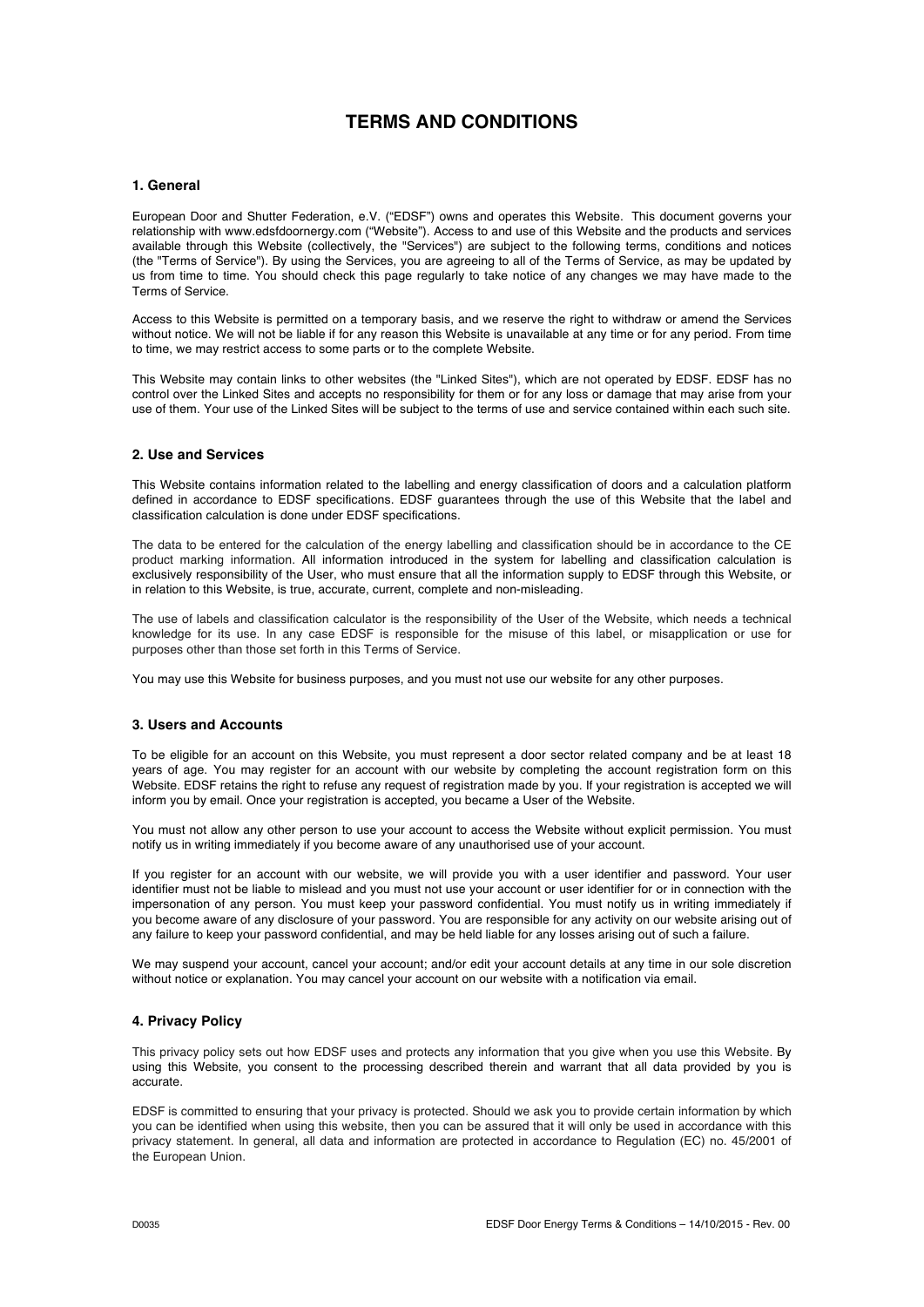#### (a) Information

We may collect only general information regarding: user registration, number of users, number of labels, energy classifications.

We require this information to understand your needs and provide you with a better service, and in particular to improve our services or to customize the website according to your interests. Energy classifications are only collected for statistical sector research.

We will never sell information to any other party or organization. No information is collected for marketing or promotional purposes different to those related with this Website. In this sense, you consent to make public in the Website the participation of your company in the labelling and classification system.

#### (b) Security

We are committed to ensuring that your information is secure. In order to prevent unauthorized access or disclosure we have put in place suitable physical, electronic and managerial procedures to safeguard and secure the information we collect online.

#### (c) Cookies

We only use cookies for the sole purpose of carrying out the transmission of a communication. They allow us to manage user sessions in a faster and efficient way. They do not give us access to your computer or any information about you, other than the data you choose to share with us. We do not use them to analyse web traffic or tailoring web operations.

You can choose to accept or decline cookies. Most web browsers automatically accept cookies, but you can usually modify your browser setting to decline cookies if you prefer. This may prevent you from taking full advantage of the website.

# **5. Prohibitions**

You must not misuse this Website. You will not: commit or encourage a criminal offense; transmit or distribute a virus, trojan, worm, logic bomb or any other material which is malicious, technologically harmful, in breach of confidence or in any way offensive or obscene; hack into any aspect of the Service; corrupt data; cause annoyance to other users; infringe upon the rights of any other person's proprietary rights; send any unsolicited advertising or promotional material, commonly referred to as "spam"; or attempt to affect the performance or functionality of any computer facilities of or accessed through this Website. Breaching this provision would constitute a criminal offense and EDSF will report any such breach to the relevant law enforcement authorities and disclose your identity to them.

We will not be liable for any loss or damage caused by a distributed denial-of-service attack, viruses or other technologically harmful material that may infect your computer equipment, computer programs, data or other proprietary material due to your use of this Website or to your downloading of any material posted on it, or on any website linked to it.

## **6. Intellectual Property, Software and Content**

The intellectual property rights in all software and content, including but not limited to logos, calculation methodology, label design, schemes or photographic images, made available to you on or through this Website remains the property of EDSF or its licensors and are protected by copyright laws and treaties around the world. All such rights are reserved by EDSF and its licensors.

You may store, print and display the content supplied solely for your own personal use. You are not permitted to publish, manipulate, distribute or otherwise reproduce, in any format, any of the content or copies of the content supplied to you or which appears on this Website nor may you use any such content in connection with any business or commercial enterprise without explicit permission of EDSF.

## **7. Terms of Sale**

By placing an order you are offering to purchase a product or service on and subject to the following terms and conditions. All orders are subject to availability and confirmation of the order price. Order availability times may be subject to delays resulting from force majeure for which we will not be responsible.

In order to contract with EDSF you must have an available user account. When placing an order you undertake that all details you provide to us are true and accurate, and that you are authorised by the company you represent to make the corresponding payment.

If your order is accepted we will inform you by email and we will confirm the identity of the party to whom you have contracted with. Where a contract is made with a third party, this is acting as an EDSF agent and the contract is subjected to this Terms of Sale.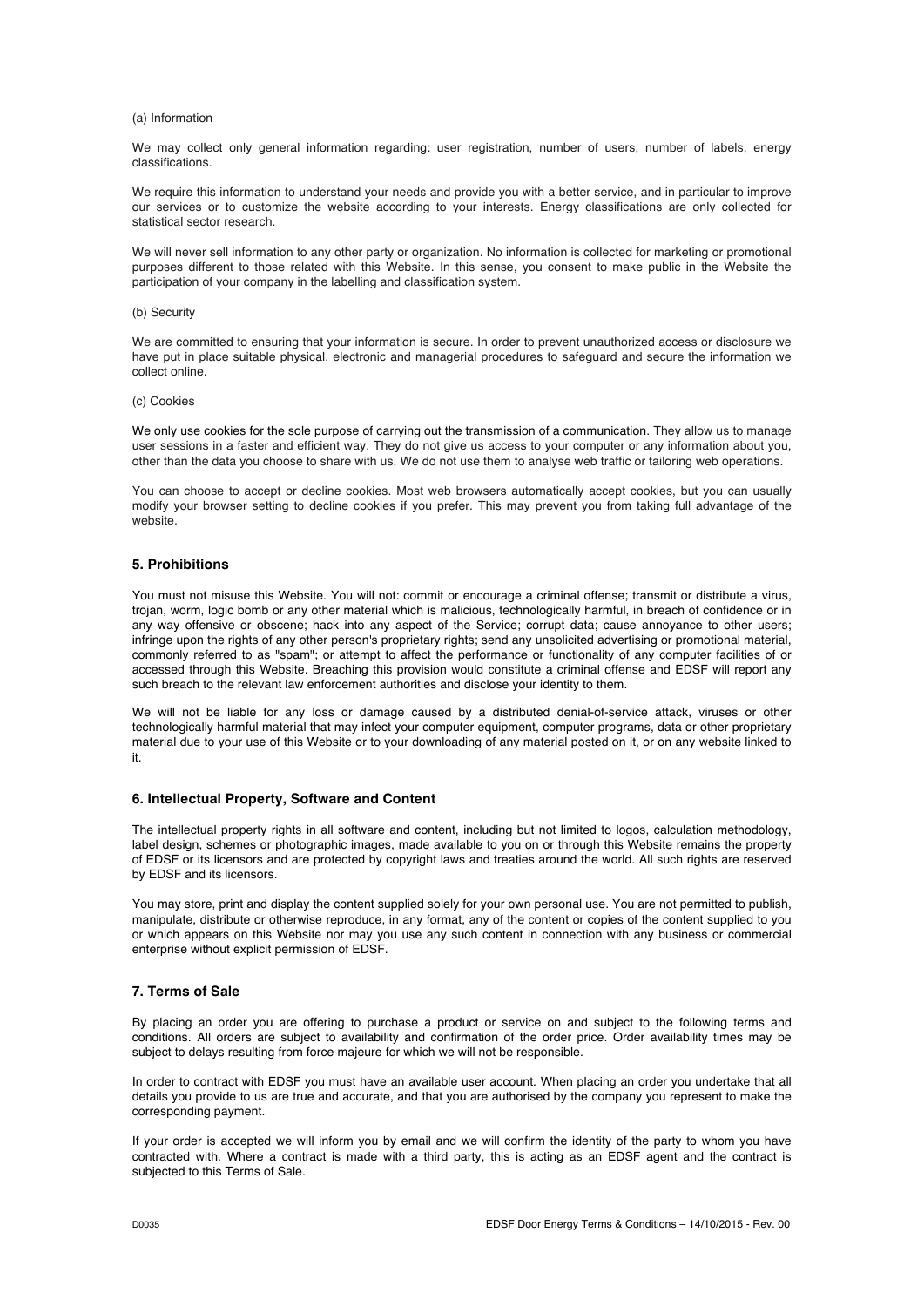#### (a) Our Contract

When you place an order, you will receive an acknowledgement e-mail confirming receipt of your order. This email will only be an acknowledgement and will not constitute acceptance of your order.

A contract between us will not be formed until we send you confirmation by e-mail that the products or services that you ordered have been made available to you. Only those products or services listed in the confirmation e-mail sent at the time of availability will be included in the contract formed.

#### (b) Pricing and Availability

Whilst we try and ensure that all details, descriptions and prices that appear on this Website are accurate, errors may occur. If we discover an error in the price of any product or service which you have ordered we will inform you of this as soon as possible and give you the option of reconfirming your order at the correct price or cancelling it. If we are unable to contact you we will treat the order as cancelled. If you cancel and you have already paid for the goods, you will receive a full refund.

## (c) Payment

To activate the products or services related to the order, the related payment must be done by bank transfer. A confirmation document of the transfer must be sent to us. Upon receiving this confirmation we carry out a standard authorization check on your payment and we make the products or services available for your use.

## **8. Disclaimer of Liability**

The material displayed on this Website is provided without any guarantees, conditions or warranties as to its accuracy. Unless expressly stated to the contrary to the fullest extent permitted by law EDSF and its suppliers, content providers and advertisers hereby expressly exclude all conditions, warranties and other terms which might otherwise be implied by statute, common law or the law of equity and shall not be liable for any damages whatsoever, including but without limitation to any direct, indirect, special, consequential, punitive or incidental damages, or damages for loss of use, profits, data or other intangibles, damage to goodwill or reputation, or the cost of procurement of substitute goods and services, arising out of or related to the use, inability to use, performance or failures of this Website or the Linked Sites and any materials posted thereon, irrespective of whether such damages were foreseeable or arise in contract, tort, equity, restitution, by statute, at common law or otherwise. This does not affect EDSF's liability for death or personal injury arising from its negligence, fraudulent misrepresentation, misrepresentation as to a fundamental matter or any other liability which cannot be excluded or limited under applicable law.

#### **9. Linking to this Website**

You may link to our home page, provided you do so in a way that is fair and legal and does not damage our reputation or take advantage of it, but you must not establish a link in such a way as to suggest any form of association, approval or endorsement on our part where none exists. You must not establish a link from any website that is not owned by you. This Website must not be framed on any other site, nor may you create a link to any part of this Website other than the home page. We reserve the right to withdraw linking permission without notice.

#### **10. Disclaimer as to ownership of trademarks, images of personalities and third party copyright**

Except where expressly stated to the contrary all persons (including their names and images), third party trade marks and content, services and/or locations featured on this Website are in no way associated, linked or affiliated with EDSF and you should not rely on the existence of such a connection or affiliation. Any trademarks or names featured on this Website are owned by the respective trademark owners. Where a trademark or brand name is referred to it is used solely to describe or identify the products and services and is in no way an assertion that such products or services are endorsed by or connected to EDSF.

#### **11. Indemnity**

You agree to indemnify, defend and hold harmless EDSF, its directors, officers, employees, consultants, agents, and affiliates, from any and all third party claims, liability, damages and/or costs (including, but not limited to, legal fees) arising from your use this Website or your breach of the Terms of Service.

## **12. Variation**

EDSF shall have the right in its absolute discretion at any time and without notice to amend, remove or vary the Services and/or any page of this Website.